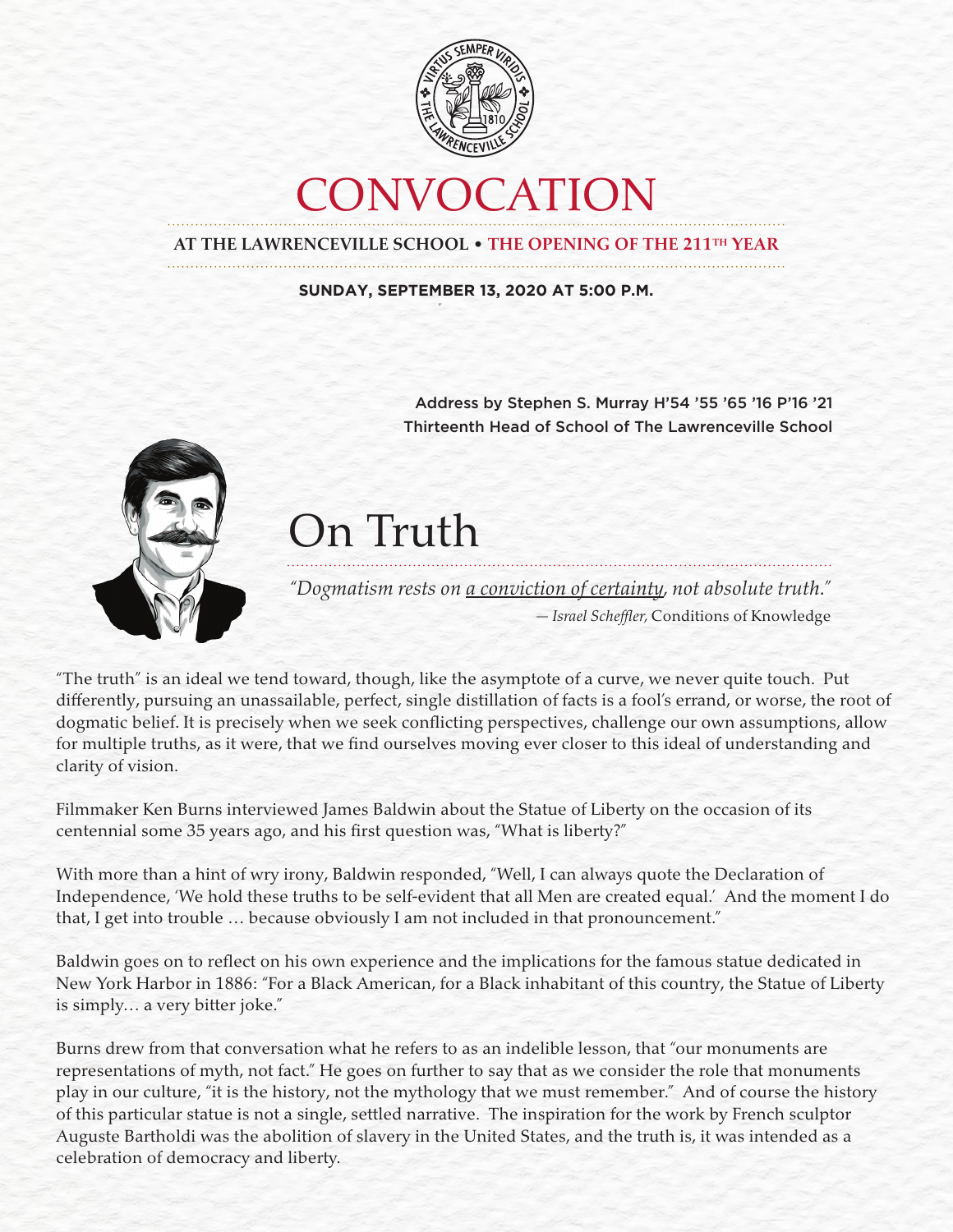But as Baldwin reminds us, there is the promise of liberty — some would say the myth of liberty — embodied in this monumental sculpture, and then there is the lived experience of whole sectors of our society who have not been granted in equal measure "life, liberty, and the pursuit of happiness," and there is important truth there as well. To see one perspective and not the other, in either case, is to see through a limited lens. One does not negate the other, one is not more true than the other — together they amplify our understanding. One shows what we might aspire to, and the other teaches us, if we are serious about our aspiration, **how far we fall shor**t.

Other monuments provoke even more divisive and irreconcilable reactions. At first glance, the 26-foot-high statue of Robert E. Lee located in Market Street Park in Charlottesville, Virginia might seem to some to be simply a tangible display of local history, a tribute to a loyal son of this southern commonwealth. While Lee is an historical figure and is indeed a Virginian, the view that the statue merely represents Civil War history is dramatically incomplete if not all but incorrect. The statue was erected in 1924, at the height of a second resurgence of Ku Klux Klan membership — estimated by the Southern Poverty Law Center to be 4 million strong at that point, a time when the Klan had broadened the target of their violence to include Catholics and Jews, and a time when the tale of the Civil War had been deconstructed and rewritten as a glorious "Lost Cause," as Henry Louis Gates describes in his recent book, *Stony the Road*. No, that is not simply a statue of Robert E. Lee, loyal Virginian and reluctant participant in "The War of Northern Aggression" … and furthermore, two years ago, in the streets of Charlottesville, the inability to see beyond the myth of that statue led to violence and the death of a young woman.

Our country is in a far more polarized state two years after gangs of armed militia and white supremacists, doggedly clinging to a myth, descended upon Charlottesville to protect the statue of General Lee. These divisions are exacerbated by the firm belief on the part of the various factions that they have the truth on their side. Trust, mutual understanding, the assumption of good intentions, empathy for what some have endured — all feel in short supply at the moment. And this fracturing of our society is being felt within our own community, and for many, quite painfully.

To try to understand our situation, let alone resolve it, by looking through only one lens is to see things incompletely, and while safer and easier, doomed to fail. James Baldwin's biting observation on liberty goads us to see complexity, to see contradiction, to see irony — if in fact we seek to see more clearly, to understand more deeply, and to tend closer to truth. If we want to begin to understand what divides us in the present, both at the national level and as a school community, we must have the courage to see beyond simplistic stories and to explore the multiple, often contradictory layers in our historical narratives and our historical figures.

Echoing a message I have shared in the past, intentionally diverse communities such as ours serve a fundamentally important purpose. More so than in our neighborhoods, our churches, the restaurants we prefer, our social clubs, here at Lawrenceville we come into contact with an enormous range of individuals — as roommates, as Housemates, as classmates, as teammates. And we will get it wrong at times, we will misunderstand each other and sometimes hurt each other. This is not a sign that we are broken — these moments of imperfection are the inevitable result of coming together, here on this campus, **and having a go of it**. And we show our strength as a community when we avoid pulling back into retrenched single-minded factions the moment we stumble. We show our strength when we have the will and resolve to trust, to listen, and to see competing truths.

If we can see the divisions we are experiencing as opportunities, if each of us can work to see the kernels of validity in the views of those seemingly at odds with us, we can and will find a way to come together and to heal, and show the nation how it's done.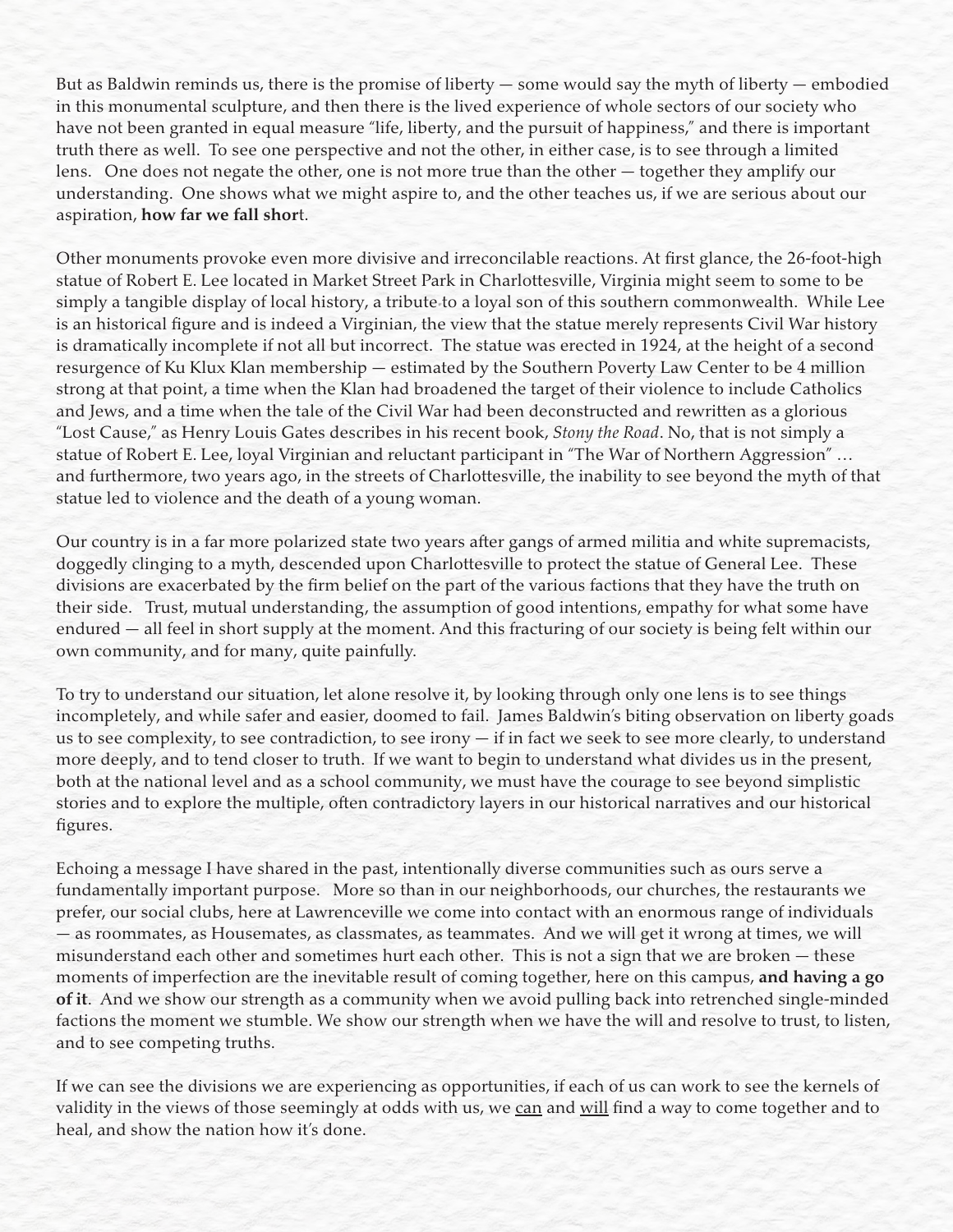So let's start by considering how we identify what we feel is "true," let's say, in an historical account. In his essay "Age of Amnesia," Joel Kotkin, Prof. at Chapman College, writes "We live … in 'an age of amnesia.' Across the world, most notably in the West, we are discarding the knowledge and insights passed down over millennia and replacing it with politically correct bromides cooked up in the media and the academy."

Is that so? Do we imagine that once upon a time we had an agreed-upon, objectively established set of knowledge and insights, we had the truth, so to speak, and now that people are introducing new insights, divergent perspectives, alternative understandings, **"knowledge" is under attack?**

Just as monuments are built to convey a kind of immutable, enduring message until we unpack them and realize there can be layers of contradictory meaning, some would have it that knowledge is an aggregation of unassailable, proven facts carved in stone. As philosopher Israel Scheffler reminds us, "It is one thing to believe the truth is an absolute...it is quite another to suppose that we can ever be certain that we have the truth." (p.47) What we refer to as knowledge must be under frequent reassessment, refinement and debate, and when we fall into complacency and fail to challenge "the facts" routinely, it is at our peril.

No one knew this better than German physicists of the early years of the 20th century $^{\rm 1.}$  Someone outside that scientific field might imagine the physical laws governing space, movement, and matter to be a rather durable, rigidly rule-bound set of givens. Yet in the late decades of the 19th century and early decades of the 20th century, European physicists were learning that while the universe might be rule-governed, each new and exciting discovery was turning previous knowledge on its head. They were understanding the need to approach their grasp of the forces at work in nature with flexible thinking and a completely open mind.

And when a dictator rose to power in the 1930's declaring one nation, one race, one leader, one truth, these scientists, many of them Jews, saw the absurdity immediately and fled Germany.

And in subsequent decades, haven't we continued to enrich our understanding in so many fields, precisely because we were not complacent with our current understanding and were willing to challenge prevailing assumptions and broaden our thinking?

In the 1950's, as the Cold War was escalating, if a student from a working class family studying the rise of American industry in a history class were to ask, "If we really want to understand more fully the growth of capitalism, don't we need to study the lives of the workers as well?" — the questioner might have been dismissed as a Marxist, a Soviet sympathizer seeking to digress from mainstream history. Certainly the study of unionization and events like the massacre of coal miners in Matewan, West Virginia in 1920 are not "politically correct bromides cooked up in the media and the academy" — we now view this as critical to a more complete understanding of forces that shaped the modern American economy.

 In the 1970's, if a female student studying Hamlet were to ask, "Would it change things if we were to consider Ophelia's view?" Or if in studying Macbeth she asked, "Why is Lady Macbeth portrayed with such one-dimensional misogyny? The men are morally complex — she is simply evil" — she might well have been called a "feminist" by her male professor and be accused of seeking to distort our settled understanding of a classic work of literature by peering through the lens of gender.

And in the 1980's, if a student from an urban context were to say in poetry class, "I'd like to study these new rap lyrics as an emerging genre of poetry because I hear authentic voices expressing rage against police violence." The response might well have been met with initial skepticism if not outright mockery, suggesting that the art form was not worthy of serious study. Now, in 2018, Kendrick Lamar has been awarded a Pulitzer Prize for his lyrics.

1 https://physicstoday.scitation.org/do/10.1063/PT.6.4.20180926a/full/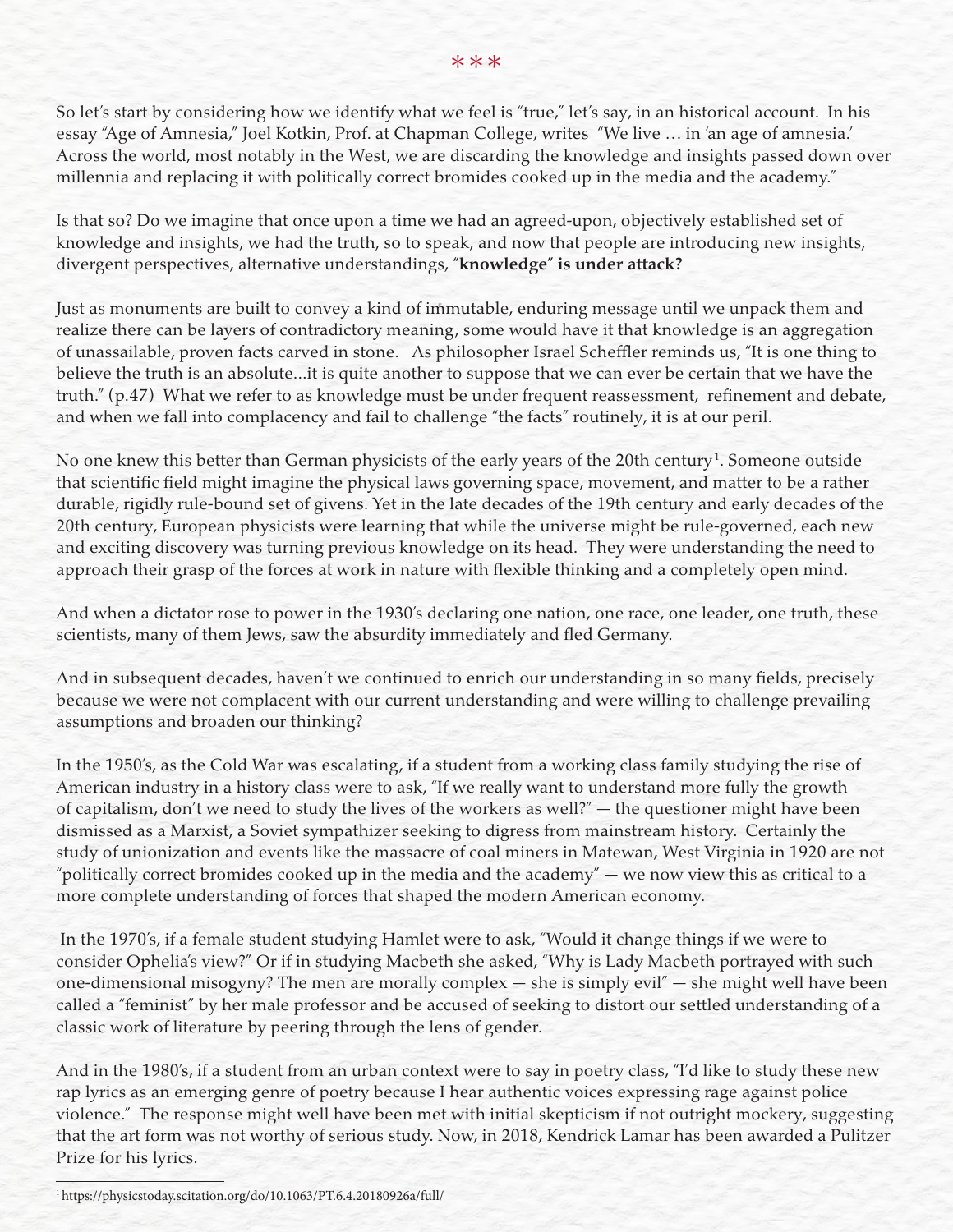Knowledge is not diminished or being discarded when we add depth and additional dimension. Part of what allows an idea to pass for knowledge or to be considered "true" at a point in time is the ongoing process of rigorous review and re-examination. This leads to new understanding of the laws of Physics, it broadens and shifts the literary canon, and we understand history more deeply and more thoroughly.

Now, that's all well and good, but how might this notion help us confront our current, profound, national racial unrest? As our nation continues to grapple with what some call the largest protest movement in our nation's history, which has been further inflamed by ongoing examples of police brutality against Black citizens, Jacob Blake is only the latest example, and vigilante-style attacks on protesters from the backs of pick-up trucks, I am struck that part of the problem is that some of us have tried to understand the issue through a narrow lens, unable or unwilling to challenge prevailing assumptions.

In a recent article published in *The Atlantic*, Yale sociologist Jennifer Richeson refers to the mythology of racial progress. This distorted narrative, according to her "…starts with slavery, ascends to the Civil War and the Emancipation Proclamation, speeds past segregation and Jim Crow to the victories of the civil-rights movement, and then drops us off in 2008 for Barack Obama's election."

Other writers recently have echoed this phenomenon, observing that previous generations, Black and White, often looked at the notion of "progress" as positive. If you came of age during 1930's Jim Crow and witnessed Harry Truman's post World War II integration of the military and some of the early efforts of the Civil Rights Movement, that felt like progress.

Brown v. the Board of Education in the 1950's certainly was a landmark, and the Civil Rights and Voting Rights Acts of the 1960's were steps forward. Schools slowly but surely integrated, access improved in the 1970's and '80's — all of this is arguably progress.

But to many, especially those who came of age during the Obama presidency or after, "racial progress" sounds a whole lot like "hurry up and wait": "hurry up and wait" for our justice system to improve, for income inequality to actually move in the right direction, for our education system to serve *all* of our children equally.

This belief in progress, while true, has clouded our view of the systemic racism that also exists and that has caused the progress to be glacial at best. Other groups have overcome obstacles and flourished in this land of opportunity, some would contend. My ancestors were Irish, they were enslaved by the British, forbidden to own property and deprived of their culture and language. The Irish Potato famine was a genocidal catastrophe tolerated by the British as a means of population control, and yes, for a time, Irish Catholics were targeted by the Ku Klux Klan in America. **But they were not subjected to the enduring systems in place that have historically, profoundly impacted the Black community.**

I'll offer just a few examples from a much longer list of elements that create cycles of deprivation, that create generational systems of poverty and marginalization.

- Let's start with our criminal justice system. Whether you look at research demonstrating longstanding patterns of racial bias in determining the length of prison sentences or mandatory sentencing policies that disproportionately affected Black defendants, mass incarceration breaks up family structure, has effectively been a source of slave labor, and was a purposeful tool to deny voting rights to citizens who had paid their dues.
- Or the G.I. Bill. Following WWII, this sweeping legislation paid for college and subsidized home ownership, catapulting millions of white veterans, and therefore their children and grandchildren, into the middle class.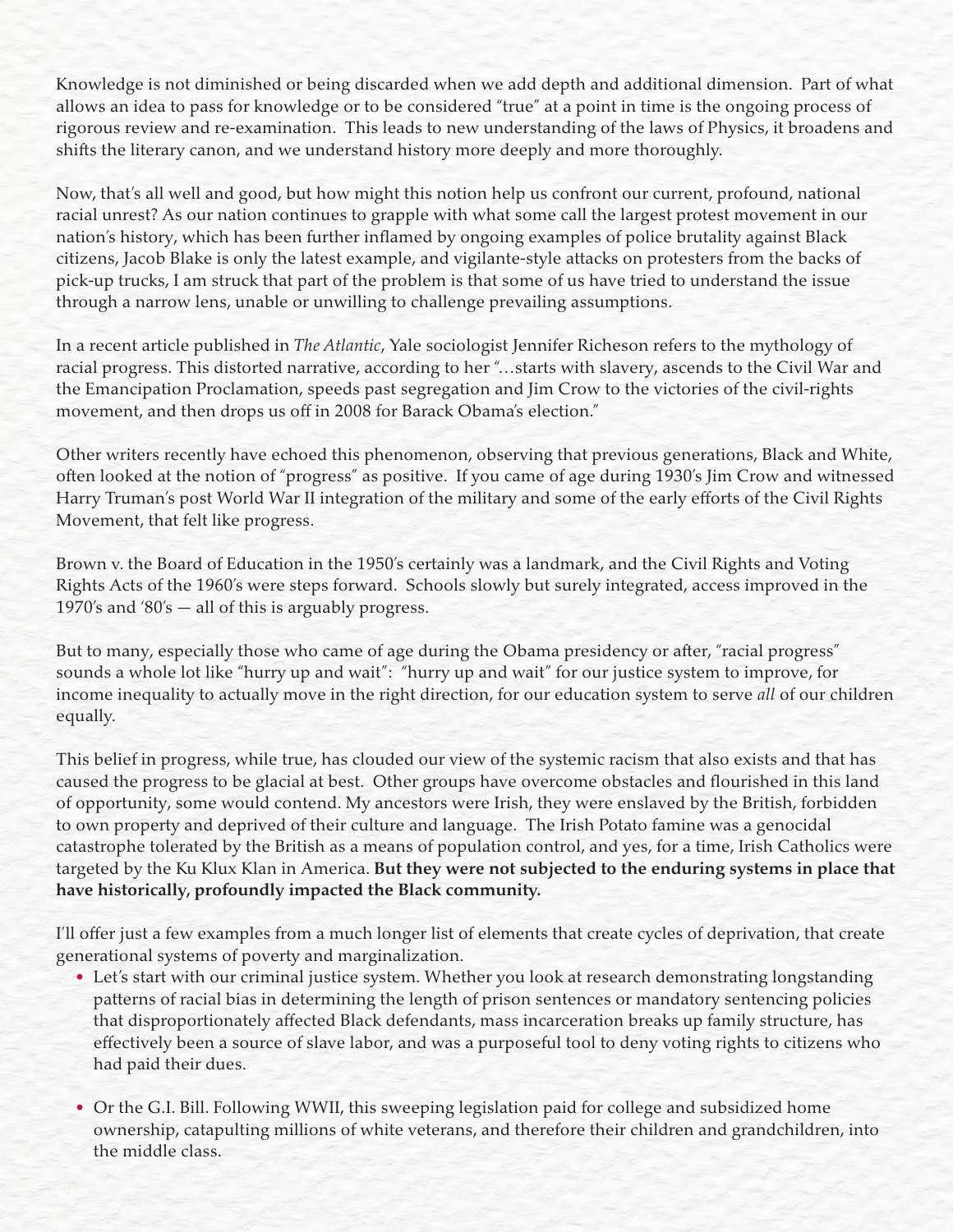- o Unfortunately, over a million Black veterans who had served their country failed to derive much benefit because colleges largely refused to accept African-American applicants and banks systematically denied them loans.
- Or how about national patterns of urban zoning and housing policies that created generational inequities? According to a recent study published in *The New York Times*,"In the 1930s, the federal government created maps of hundreds of cities, rating the riskiness of different neighborhoods for real estate investment … Race played a defining role: Black and immigrant neighborhoods were typically … outlined in red, denoting a perilous place to lend money. For decades, people in redlined areas *were denied access* to federally backed mortgages and other credit, fueling a cycle of disinvestment."
	- o 90 years later, these neighborhoods remain blighted "hot zones" literally visible on a heat map in summer, because lack of investment led to fewer trees and parks and a largely inhospitable, concrete landscape.
	- o And let's not forget the lead in the water supply of Flint Michigan.
	- o As James Baldwin reminds us in *The Fire Next Time*, "This innocent country set you down in a ghetto in which, in fact, it intended that you should perish … You were born where you were born and faced the future that you faced because you were black and *for no other reason*."

So while the progress we have made toward racial justice may be real, it is indeed merely a mythology, if viewed alone and if it impedes our ability to see a more complete, truthful picture.

Now, let's finish closer to home. Lawrenceville by many measures has come a long way over the decades — I do not believe we have been complacent. I believe, we are a far more humane and inclusive community than ever — that is not to say we don't have important work ahead of us in addressing issues right in our midst, but ask Darrell Fitzgerald, one of the first two Black graduates of Lawrenceville and former Vice Chair of the Board, what it was like to be here in the late 1960's — ask him to describe as he did for me what it felt like to be sitting in the Lawrenceville Chapel and learn that Dr. Martin Luther King has been murdered.

Ask Mr. Washington what it was like to be here in the late '70's — how it felt to be challenged for being Black on his first day here. He taught that young man a quick lesson, and he didn't bother him after that, but that was his "welcome to Lawrenceville."

I believe we are a different school now, but I have learned in recent months just how far we still have to go, and how much work I have to do to continue to see a bigger picture, to see past "the progress" we have made, and to see a more complete truth about the experiences that so many of our students of color have had here.

And I am aware, as I look at the broader community, how divided we are on this question.

As you can imagine, I have been inundated with emails from alumni in response to my "Calls to Action" over the summer, both letters with concrete action steps and webinars with Dean Holifield. While I have had many supportive messages  $-1$  have had just as many or more from those who disagree  $-$  on both sides, which reflects on some level the polarization the country is experiencing.

Some feel I have not done nearly enough and fall far short in my messaging and understanding of the situation. As one said, "Sounds like a change in leadership would be an important action step…"

Others feel I have gone too far, that I have caved in to pressure. Here are a few memorable lines from those graduates:

- "Murray You are genuinely nuts. Off your rocker."
- "The premise that there is systemic racism is false! … This is all total hype and Lawrenceville School is playing right into it!!! Answering the call? What a joke!"